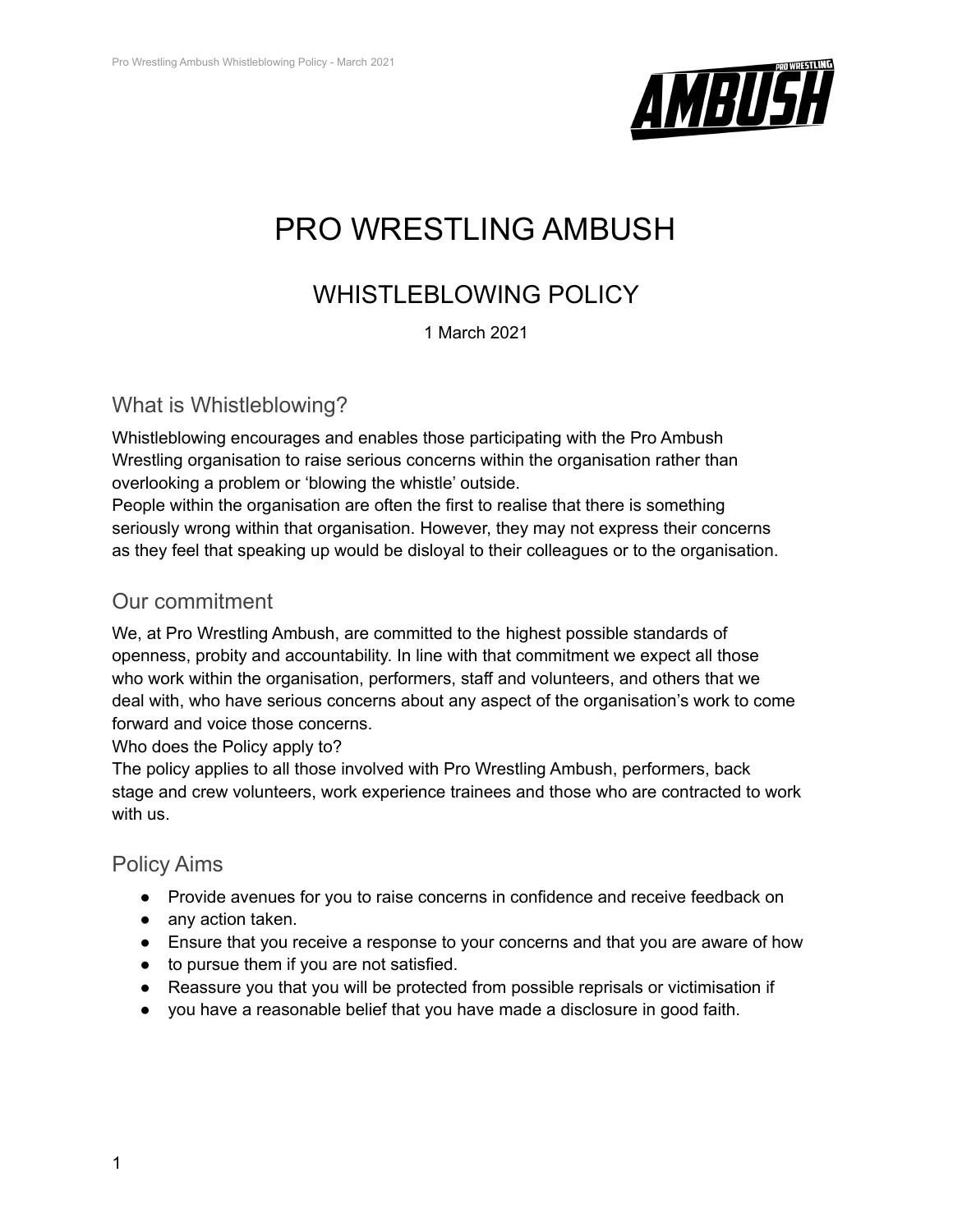

#### What types of concerns are covered?

- All low cases at start, conduct which is an offence or a breach of law
- Disclosure related to miscarriages of justice
- Health and Safety risks, including risks to the public as well as other participants
- Damage to the environment
- Possible fraud and corruption
- Sexual or physical abuse of organisation participants or followers
- Other unethical conducts

### **Safeguards**

The organisation recognises that the decision to report a concern can be a difficult one to make. If what you are saying is true, you should have nothing to fear because you will be doing your duty to this within your organisation.

The organisation will not tolerate any harassment of victimisation and will take appropriate action to protect you when you raise a concern in good faith.

# **Confidentiality**

All concerns will be treated in confidence and every effort will be made not to reveal your identity if you so wish. At the appropriate time, however, you may need to come forward as a witness.

This policy encourages you, however, to put your name to your concern whenever possible. Please note that you:

- Must disclose the information in good faith
- Must believe it to be substantially true
- Must not act maliciously or make false allegations
- Must not seek any personal gain